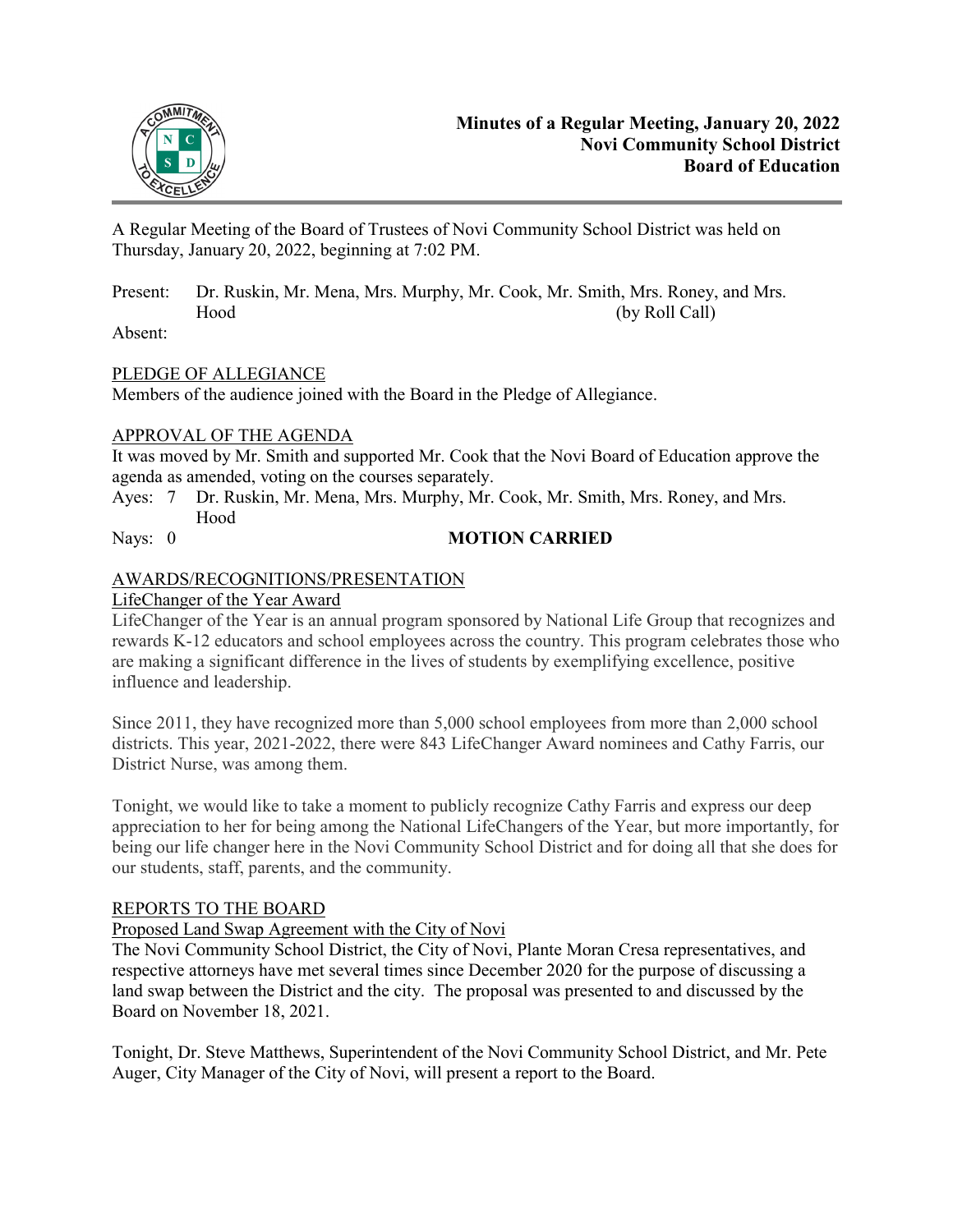# COMMENTS FROM THE AUDIENCE RELATED TO AGENDA ITEMS

There were no comments from the audience related to agenda items.

#### CONSENT AGENDA ITEMS

Items included in the Consent Items are those which have previously been considered by the Board in committee or at a prior meeting, or of such a routine nature, that discussion is not required. Board members may request that any items be removed from Consent Items for further discussion, if additional information is needed or available.

# **CONSENT ITEMS**

- A. Approval of Minutes
	- a. Regular Meeting Minutes of January 6, 2022
	- b. Closed Session Meeting Minutes of January 6, 2022
	- c. Work Session Meeting Minutes of January 13, 2022
- B. Approval of Bills
	- a. Board Report
	- b. Check Register for November 2021
	- c. Purchase Card Report for October 1 through October 31, 2021

It was moved by Mrs. Murphy and supported by Mrs. Roney that the Novi Community Schools Board of Education approve the Consent Agenda Item(s) as presented.

Ayes: 7 Dr. Ruskin, Mr. Mena, Mrs. Murphy, Mr. Cook, Mr. Smith, Mrs. Roney, and Mrs. Hood

# Nays: 0 **MOTION CARRIED**

# ACTION ITEMS

#### Personnel Report

Gary Kinzer, Assistant Superintendent of Human Resources, presents for your consideration the following personnel changes:

# **A. New Hires**

| <u>Name</u>   | <u>Bldg.</u> | <i>Assignment</i>              | <b>Reason</b> | Rate      | <b>Effective</b> |
|---------------|--------------|--------------------------------|---------------|-----------|------------------|
| Polce, Meghan | НS           | PE/Health Teacher              | New Hire      | MА        | $01 - 31 - 22$   |
| Dukes, Shane  | НS           | SS/Journalism Teacher New Hire |               | <b>BA</b> | TBD              |

# **B. Retirements and Resignations**

| Name              | Bldg.     | <i><b>Assignment</b></i> | <b>Reason</b> | <b>Effective</b> |
|-------------------|-----------|--------------------------|---------------|------------------|
| Ammons, Katherine | <b>MS</b> | Food Science Teacher     | Resigned      | $01-28-22$       |

# **C. Leaves of Absence**

|  | <b>Name</b> | Bldg. | Assignment | Reason | <b>Effective</b> |
|--|-------------|-------|------------|--------|------------------|
|--|-------------|-------|------------|--------|------------------|

 It was moved by Mrs. Hood and supported by Mr. Mena that the Novi Community School District Board of Education adopts the personnel report recommendations as presented.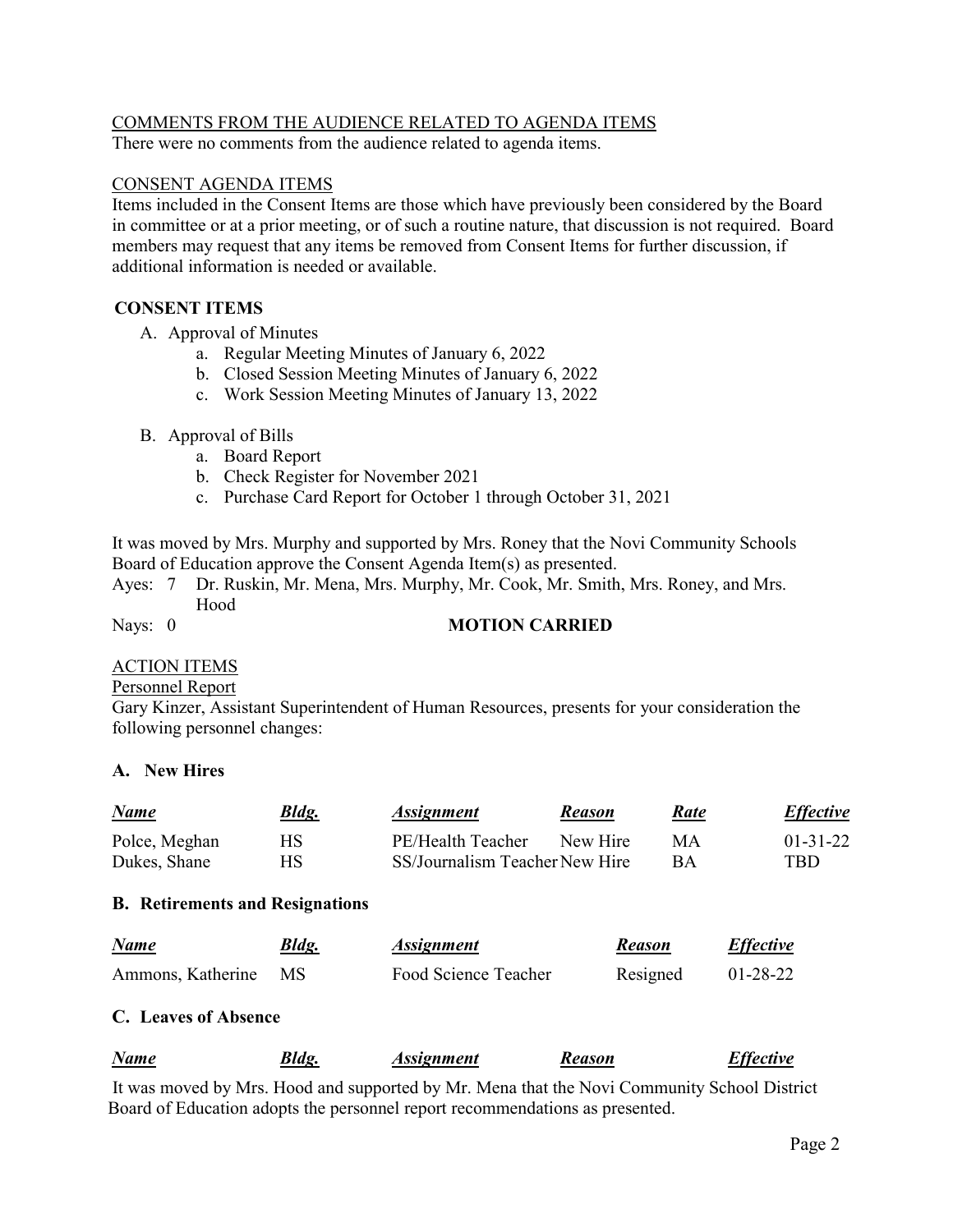#### Ayes: 7 Dr. Ruskin, Mr. Mena, Mrs. Murphy, Mr. Cook, Mr. Smith, Mrs. Roney, and Mrs. Hood Nays: 0 **MOTION CARRIED**

#### Proposed Courses

#### Yoga and Mat Course Proposal

Ms. Leanne Molnar, physical education teacher at Novi High School, would like to propose the addition of an Elective Course, Yoga and Mat Fitness. This course is designed for any level of yogi and will empower students to take control of their mental and physical health.

Yoga helps student to regulate emotions, behaviors, and thoughts in many environments and provides an opportunity for reflection, mindfulness, grounding, and a space to relieve anxiety. This course will also fill a physical education course requirement.

This course was presented to the Board at their work session on January 13, 2022 and comes back tonight to approval.

It was moved by Mrs. Murphy and supported by Mrs. Roney that the Novi Community School District Board of Education approve the Novi High School Yoga and Mat Course as presented.

Ayes: 7 Dr. Ruskin, Mr. Mena, Mrs. Murphy, Mr. Cook, Mr. Smith, Mrs. Roney, and Mrs. Hood

# Nays: 0 **MOTION CARRIED**

#### Study Skills Course Proposal

Ms. Emily Pohlonski, principal of Novi Virtual, would like to propose the addition of two Elective Courses, High School Study Skills and Middle School Study Skills. These courses will not replace any existing courses. It will be in addition to the courses that are already offered at Novi High School and Novi Middle School.

These courses will provide students in grades  $7 - 12$  with the opportunity to strengthen their skills in the following areas:

- Note-taking
- Executive Functioning
- Time Management
- Everyday math with real world application
- Effective Communication
- Presentation Skills
- Comprehension Techniques
- Goal setting
- Personal Reflection

These courses fill a need for students who need an elective credit or a senior math credit and students will have the opportunity to apply the content to the courses that they are taking concurrently. Students can take this course more than once as needed to support their learning.

This course was presented to the Board at their work session on January 13, 2022 and comes back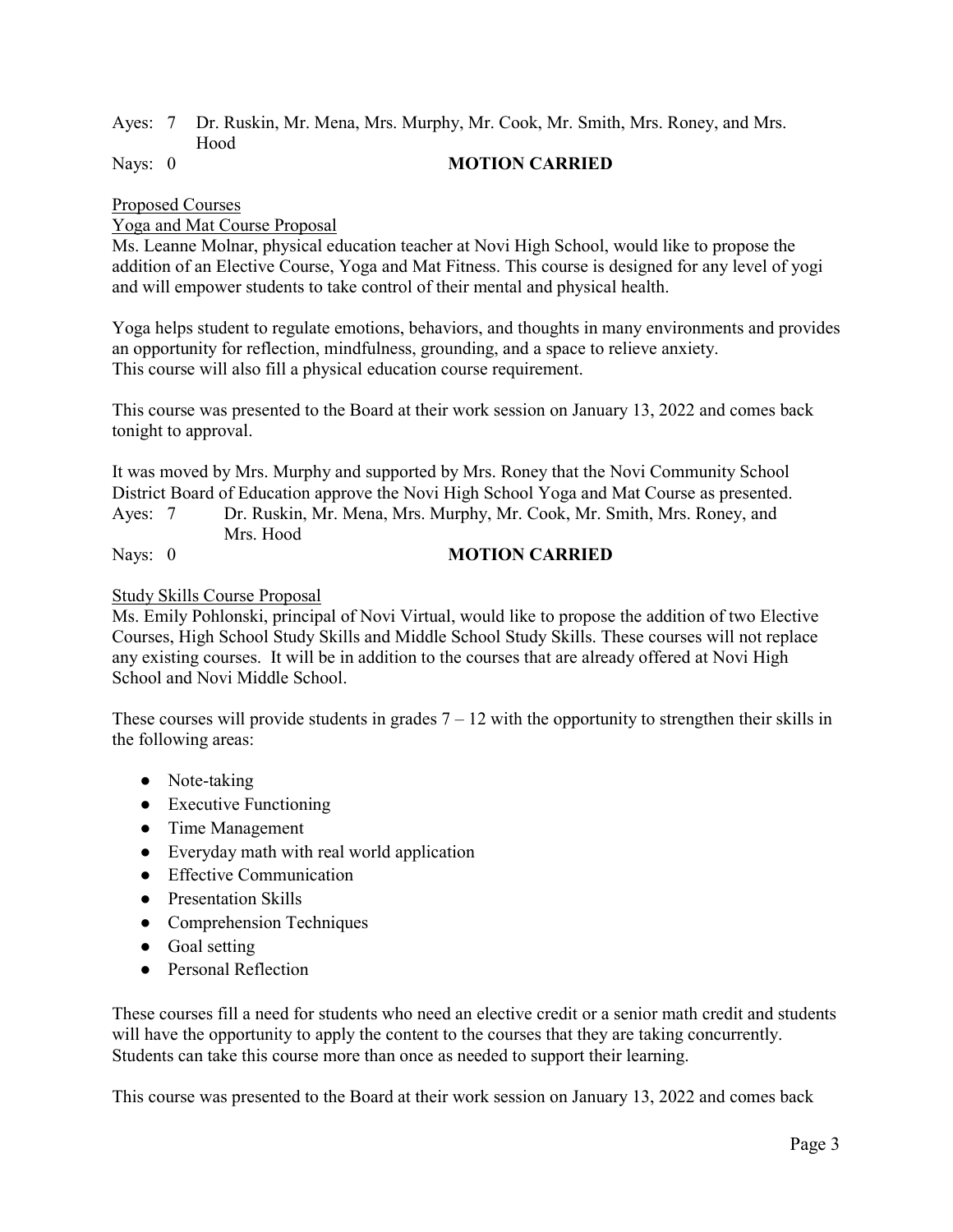tonight to approval.

It was moved by Mrs. Roney and supported by Mrs. Murphy that the Novi Community School District Board of Education approve the Novi High School and Novi Middle School Study Skills courses as presented.

Ayes: 7 Dr. Ruskin, Mr. Mena, Mrs. Murphy, Mr. Cook, Mr. Smith, Mrs. Roney, and Mrs. Hood

Nays: 0 **MOTION CARRIED** 

Proposed Refunding – 2014 School Building and Site Bonds, Series I

The Novi Community School District is presenting a Bond Authorizing Resolution to be adopted by the Board. The purpose of this Bond Authorizing Resolution is to aggregate the principal amount of not to exceed Thirty Million Dollars (\$30,000,000), as finally determined upon sale thereof, for the purpose of refunding all or a portion of the Issuer's outstanding 2014 School Building and Site Bonds, Series I, dated June 19, 2014.

The bond refunding team is comprised of the following:

Bond Underwriter - Stifel Nicolaus & Company Financial Advisor – PFM Financial Advisors LLC Bond Counsel - Thrun Law Firm

The proposed Resolution is submitted to the Board of Education tonight for information and discussion, with approval at the next meeting of the Board of Education on January 20, 2022.

It was moved by Mrs. Murphy and supported by Mrs. Hood that the Novi Community School District Board of Education, in the best interest of the Novi Community School District, adopt the attached Bond Authorizing Resolution to aggregate the principal amount of not to exceed Thirty Million Dollars (\$30,000,000), as set forth therein, for the purpose of refunding all or a portion of the Issuer's outstanding 2014 School Building and Site Bonds, Series I, dated June 19, 2014.

Ayes: 7 Dr. Ruskin, Mr. Mena, Mrs. Murphy, Mr. Cook, Mr. Smith, Mrs. Roney, and Mrs. Hood

#### Nays: 0 **MOTION CARRIED**

#### 2022 School Building and Site Bonds, Series II

The Novi Community School District is presenting a Bond Authorizing Resolution to be adopted by the Board. The purpose of this Bond Authorizing Resolution is to aggregate the principal sum of not more that Fifty-Five Million Dollars (\$55,000,000) for the purpose of funding a portion of the Bond Project. The Bonds shall be designated 2022 School Building and Site Bonds, Series II.

The bond refunding team is comprised of the following:

Senior Bond Underwriter - Stifel Nicolaus & Company Financial Advisor – PFM Financial Advisors LLC Bond Counsel - Thrun Law Firm

The proposed Resolution is submitted to the Board of Education tonight for information and discussion, with approval at the next meeting of the Board of Education on January 20, 2022.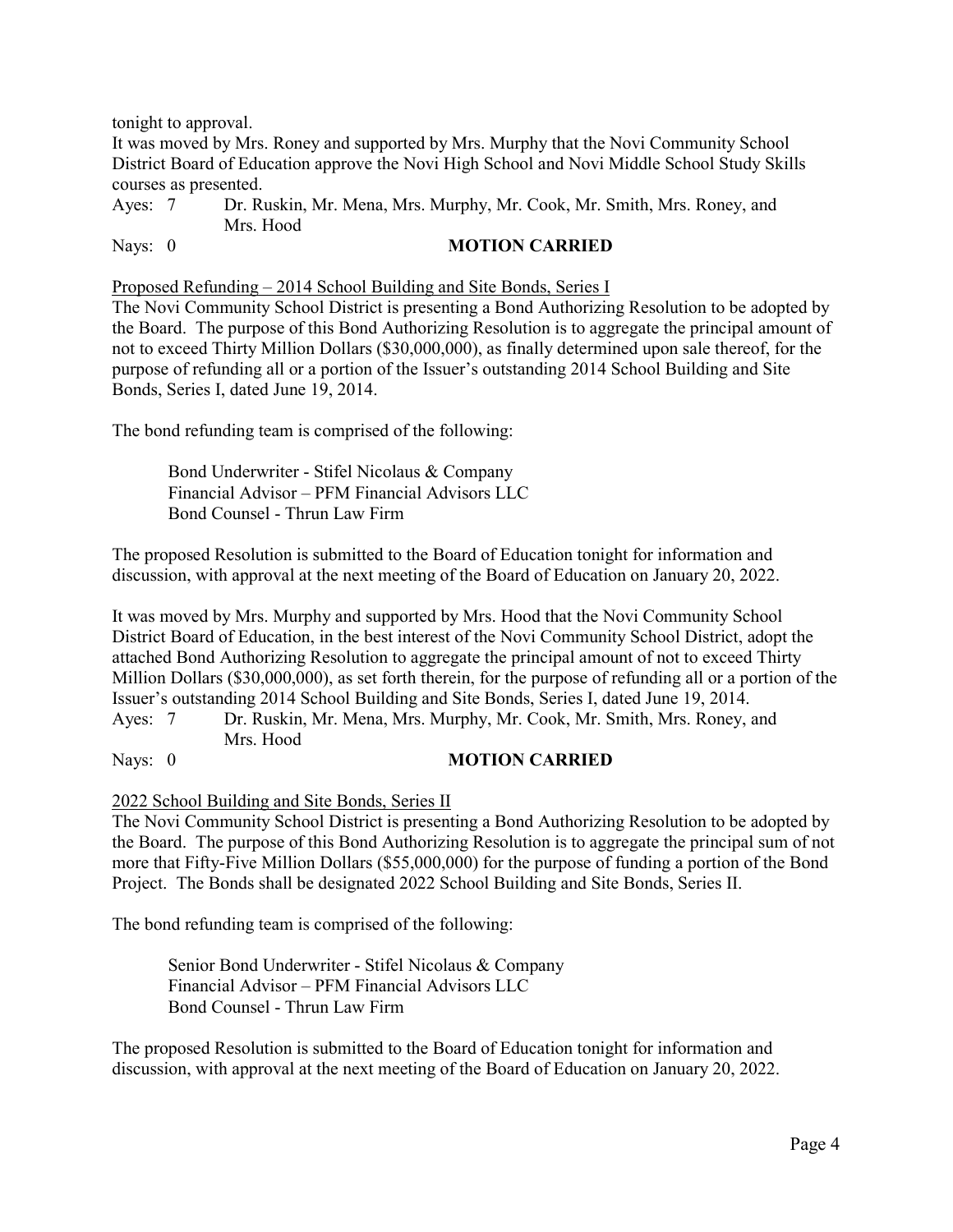It was moved by Mr. Mena and supported by Mrs. Murphy that the Novi Community School District Board of Education, in the best interest of the Novi Community School District, adopt the attached resolution authorizing the issuance and delegating the sale of Novi Community School District 2022 School Building and Site Bonds, Series II.

Ayes: 7 Dr. Ruskin, Mr. Mena, Mrs. Murphy, Mr. Cook, Mr. Smith, Mrs. Roney, and Mrs. Hood

Nays: 0 **MOTION CARRIED** 

#### COMMENTS FROM THE AUDIENCE

There were five (5) comments from the audience this evening regarding CRT, curriculum, social emotional learning, and great experiences in Novi schools.

#### SUPERINTENDENT REPORT

Dr. Steve Matthews, Superintendent of Schools, invited everyone to Novi High School tomorrow at 5:30 PM to come and see three (3) great high school basketball games. He reported the first is our Novi High School Varsity Girls' against Northville at 5:30; and then our Unified team plays at 7:00 PM; and our Boys' Varsity plays at 8:00 PM. Dr. Matthews stated that during the Unified basketball game's halftime, Novi will be recognized as a Special Olympics' Unified Champion School.

Dr. Matthews said on February  $4<sup>th</sup>$ , Novi is participating with schools from around the state to support Oxford High School by wearing the Oxford Strong shirts. He mentioned that anyone wearing an Oxford Strong shirt will get into the game that night for free. Dr. Matthews reported that there is a Peach Jar flyer on our District website that has more information and how you might be able to get your Oxford Strong shirt.

Dr. Matthews stated that today he listened to State Superintendent Michael Rice talk about the teacher shortage in Michigan. He said that in Michigan, the teacher preparation program enrollment is down 56 percent and teacher education completers are down 59 percent over the last 10 years. Dr. Matthews mentioned that this multi-year effort, in our state, to diminish the status of teachers and administrators has had a profound effect upon the people who want to go into the field of education. He reported that we continue, through Dr. Kinzer's office, to attract high quality teachers, but it truly has become a much more difficult challenge that State Superintendent, Dr. Rice, addressed today.

#### ADMINITRATIVE REPORTS

Mr. Greg McIntyre, Assistant Superintendent of Business and Operations, reported that he was going to talk a little bit about the January Consensus Revenue Estimating Conference. He stated that some may have had a chance to listen in on that last week. Mr. McIntyre said that they are going to be talking about this in Cabinet and what it means to us. He mentioned that he was going to focus on just a couple of numbers. Mr. McIntyre reported that there is a lot of moving money in, so 1.2 billion of carry overs flowed into FY21. He stated that he was going to talk about the top number and the bottom number. Mr. McIntyre said that the top number is what the stated balance is and the bottom number, what he is going to give to the Board, is what the structural balance is. He mentioned that is money that, without all of this extra money, is a one-time savings.

Mr. McIntyre reported that for FY21, the balance in the school aid fund is 2.8 billion, but the structural balance is 1.7 billion. He stated that for FY22, it is projected to be 3.6 billion, but the structural balance is 719 Million. Mr. McIntyre said that for FY23, the stated balance is 4.6 billion and the structural balance is 1.0 billion. He mentioned that the bottom number, you probably know by now that I am really conservative, is what I am focusing on.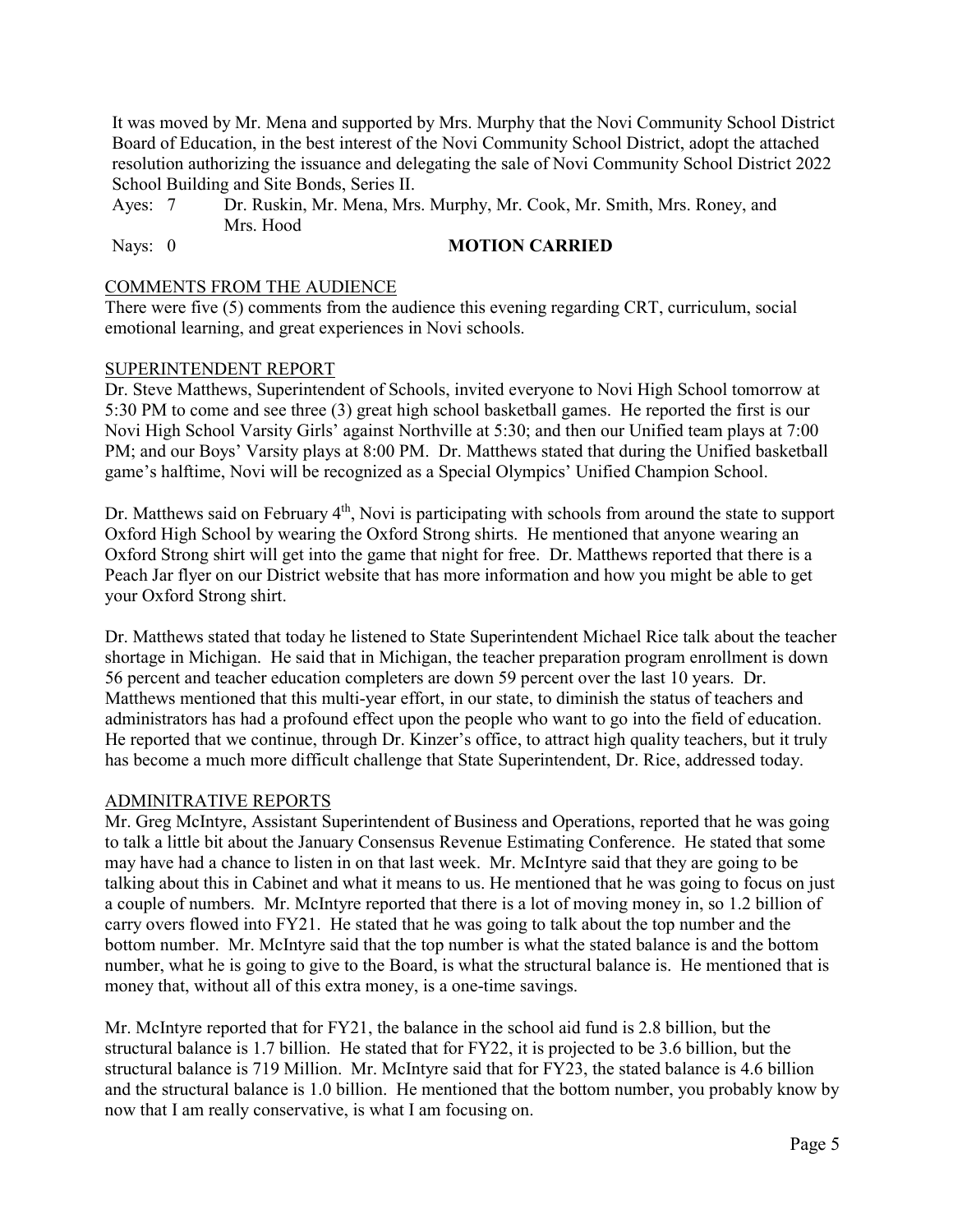Mr. McIntyre reported that he is looking at what we can get based on the school index fund for FY22 and FY23, combining those years together. He stated that we are looking at about a 72 increase in foundation allowance for FY22 and 198 dollars in foundation allowance for FY23. Mr. McIntyre said that all this extra money out there, the one-time money, that 1.2-billion-dollar carryover if you take that out, where do you land. He mentioned that is what he is trying to tell us right now.

Mr. McIntyre reported that right now, we might get a lot of that money, but he does not know. He stated that he understands that the economy is well right now, but it is based on a lot of uncertainty in that forecast. Mr. McIntyre said that enrollment, district/statewide, could drop, which is a challenge within itself. He mentioned that he just put that number out there because the Board will be hearing different numbers, but you have to go behind them and find out what the underliers are.

Mr. McIntyre reported that Cabinet members will be talking about this amongst themselves and what it means to us and what we are going to look at moving forward. He stated that you have to tie bar these years together and cannot just look at them in a silo. Mr. McIntyre said that as he gets more, he will come back and share it with the Board. He mentioned that this was the January cree and there will be a May cree as will. Mr. McIntyre stated that the we know how the budget works, where the House has a plan and the Senate has a plan and they get together with the governor and massage the numbers and agree on some numbers.

Dr. Gary Kinzer, Assistant Superintendent of Human Resources, reported that a week from tomorrow, the twenty-eighth of January, he will finish his time as interim principal at Deerfield. He stated that he wanted to take this opportunity to thank the Deerfield community, our teachers and staff, as well as our parents and students, for so graciously welcoming him at Deerfield. Dr. Kinzer said that he had a great experience there and is very excited for the thirty-first, when Melissa Lane, our new Deerfield principal will begin.

Dr. Kinzer mentioned that he had a conversation with Mrs. Lane today and she will be joining us, in the District, next Wednesday. He reported that she will spend most of her day at Deerfield, but some of the time here at the ESB, as well as Novi Woods, where they are going to have an elementary principal lunch meeting to get her ready to start and hit the ground running on the thirty-first. Dr. Kinzer stated that he will spend time those first few weeks at Deerfield to help her get acclimated.

Dr. RJ Webber, Assistant Superintendent for Academic Services, expressed his gratitude to Senator Jim Runestad. He reported that he met with Senator Runestad for about an hour and a half last week. Dr. Webber stated that they had a healthy conversation around topics in education right now and he appreciated the fact that the senator had come to his office. He said that they visited Village Oaks and hung out there for a little while. Dr. Webber thanked the senator and his staff, that he interacted with last week.

Dr. Webber reported that he is fortunate to be a resident here in Novi, to coach athletic teams here at Novi and to have served this community for 12 years, be a Rotarian. He stated that the joy that he has is running into parents. Dr. Webber said that he and Dr. Matthews meet with different parent groups no less than 10 formal times a month from the Superintendent Book Clubs, to Interschool Council, to all these different pieces. He mentioned that often times those informal conversations where people reach out, have questions, conversation, and so on, and unequivocally what I know is that our parents these past two (2) years have stress and feel the load of those who are trying to work and keep their homes together as well as their kids is tremendous.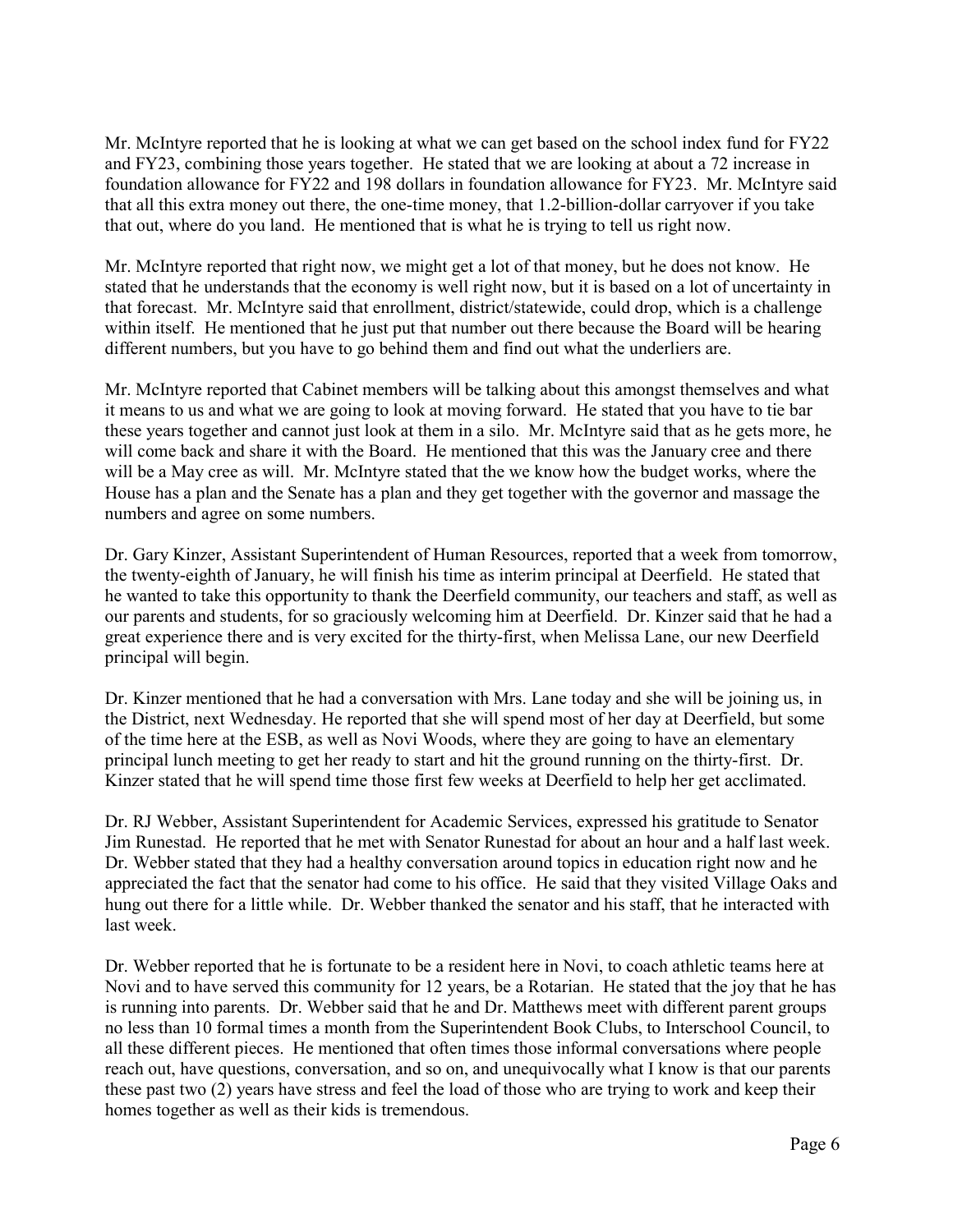Dr. Webber thanked the people for the privilege of having them open up and seeing our school District as a place that can help them or be of service to them. He stated that his heart is definitely with them.

Dr. Webber took a moment to remember Dr. Rita Traynor, someone he never had the pleasure of meeting but who many in the community may remember, by reading her obituary. He reported that her obituary was something of deep inspiration and he wished that he would have known her. Dr. Webber stated that her husband passed away at age 52 and she passed away at age 95. He went on to say how she, as a single mother, was not able to earn her college degree until the age of 45, going to school part time. Dr. Webber said that she started her career as a fourth grade teacher, here at Orchard Hills Elementary and went on to become the District's Assistant Superintendent of Instruction. He mentioned that she continued to attend classes until earning her master's degree for Oakland University in 1976 and her Doctorate from the University of Michigan at age 64 and then retiring at age 77.

Dr. Webber stated that she will continue to be a role model of resilience and strength for all who knew her. He reported that there will be a celebration of life held on Saturday, February 26 at 2:30 PM, in Grand Rapids. Dr. Webber said that Dr. Traynor showed us, in the way that she chose to live her life, that education is a truly transformative opportunity for so many.

#### BOARD COMMUNICATION

Mrs. Roney, Board Trustee, reported that she went to the OCSBA meeting. She stated that they had Dr. Rod Green, consultant for superintendents, who helps find superintendents. She stated that he said if you have a good superintendent, hold on to them because they are far and few between. Mrs. Roney said that there used to be 50 to 90 applicants and now they are only getting 10. She mentioned that a lot of times Districts are stealing from other Districts.

Mrs. Roney reported that another thing that he talked about was the District's Board; whether they would or would not go to a District was their Board of Education and do they work well together. She stated that we all do, so kudos for us. Mrs. Roney said they had a really nice meeting and the next one is on March  $16<sup>th</sup>$  and then the awards banquet is June  $15<sup>th</sup>$ .

Mrs. Hood, Board Treasurer, reported that she spent her lunch hour on Tuesday listening to the MASB Members Matter Webinar. She stated that Don Wotruba and Brad Banasik talked through various issues. Mrs. Hood said they did spend a bit of time on the Revenue Estimating Conference and they said that there is enough money to potentially pay off our MSPERS' debt, which she found hard to believe. She mentioned that she would be interested in the assessment that Mr. McIntyre and his team do, not that MSPERS is our issue, but on the School Aid Fund.

Mrs. Hood reported that he also said there was an unfortunate editorial in the Detroit News, written by Ingrid Jacques, a long-time and well-known non advocate of public schools. She stated that the MASB issued a response to that editorial on the  $17<sup>th</sup>/18<sup>th</sup>$ .

Mrs. Murphy, Board Trustee, reported that she might be the only one who knew Dr. Traynor. She stated that Dr. Traynor was amazing and Deerfield was her "brainchild" years and years ago. Mrs. Murphy said that she was surprised that she was that old because she had so much energy all the time. She mentioned that she was somebody who was a champion of public education and was very approachable by everyone.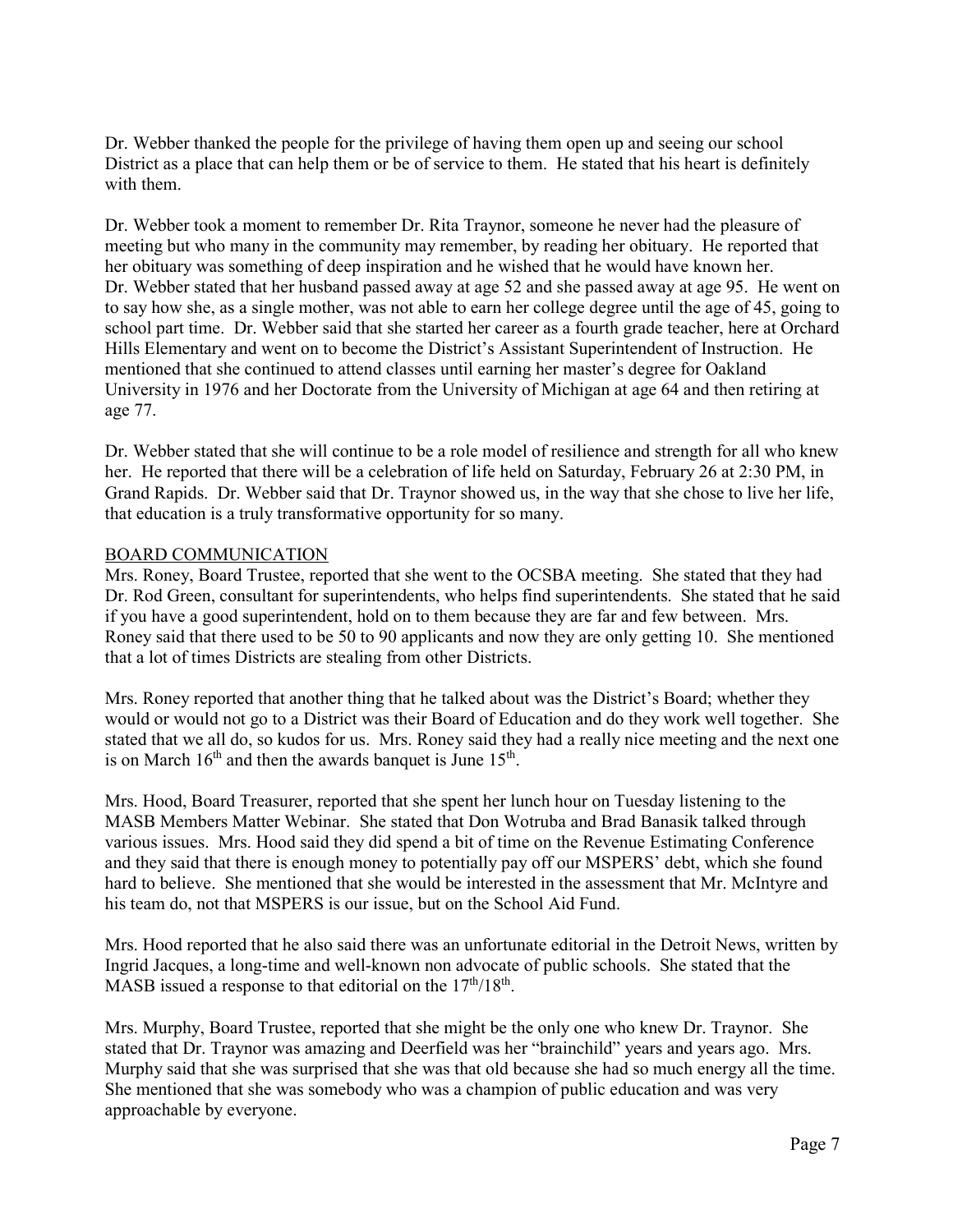Mrs. Murphy reported that a lot of people in the community knew her very well because she may have had their children as a teacher. She expressed her appreciation to Dr. Webber for recognizing her because she was a big part of this District and she did a lot of really fantastic things for us in this District. Mrs. Murphy stated that when Dr. Traynor retired there was a very large outpouring of people that came to wish her well in her next chapter of life and she will be missed.

Mr. Smith, Board Trustee, thanked Chartwells and Kimberly Sinclair for the wonderful, fancy, and thoughtful gift. He stated that it is always fun to be received so well. Mr. Smith said that it is just really neat that every now and then we will get a trinket. He mentioned that the chocolate covered strawberries might be missing by the time he gets home.

Dr. Danielle Ruskin, Board President, reminded everyone that the Unified Basketball game is tomorrow. She stated that if you are going to the café, over at the library, this is just another reminder that we have a great working collaborative relationship with Chartwells and the café over there. Dr. Ruskin said that the café services our community, but the NATC kids work there and run that establishment. She mentioned to get back into the habit now that the library is open, throw your masks on, and go there to support our kids.

Dr. Ruskin reported that we made the Novi Note. She stated that the Novi District is to host events supporting Oxford Strong fundraisers, which include the February 4<sup>th</sup> games. Dr. Ruskin said that shirts have been ordered that say Novi Community School District supports Oxford Strong, so we will be doing that in the next couple of weeks.

Dr. Ruskin reported that she knew that Mr. Mena, most recently, received an award. She stated that she saw something on Twitter about the Michigan High School Football Coaches Assosciation thanked you. Dr. Ruskin said she wanted to acknowledge that and to thank Mr. Mena for all of the time, hours, and energy that he truly puts into athletics. She mentioned that evertime she pulls into the parking lot, there is Mr. Mena's car, so she just wanted to congratulate him and express her gratitude and appreciation.

Mr. Cook, Board Vice-President, reported that, SEPAC has their annual Above and Beyond nominations going on right now. He stated that anybody who is nominated gets recognized and it is a wonderful opportunity to really recognize people that help out the kids with special needs. Mr. Cook said that you can nominate a bus driver, parapro, another student; students kind of get left behind on this, but it is a great opportunity. He mentioned that he hopes that they get a lot of students nominated because those students are really proud of that nomination.

Mr. Cook reported that to follow up on what Mrs. Roney said about Board functioning, he was back in his hometown and had the opportunity to attend one of their Board meetings and it was a little different. He stated that they could not get a nomination for their bank or for where they post their notifications. Mr. Cook said they would not nominate anyone or an alternate; they tabled it for further discussion. He mentioned that we (Board member) come here knowing what we want to do, how we are going to do it, and get things done.

Mr. Cook reported that we all work as seven (7) individuals for the students. He stated that we all have different ideals, but we have one goal, so to see how other Boards do it, makes you appreciate the way we do it.